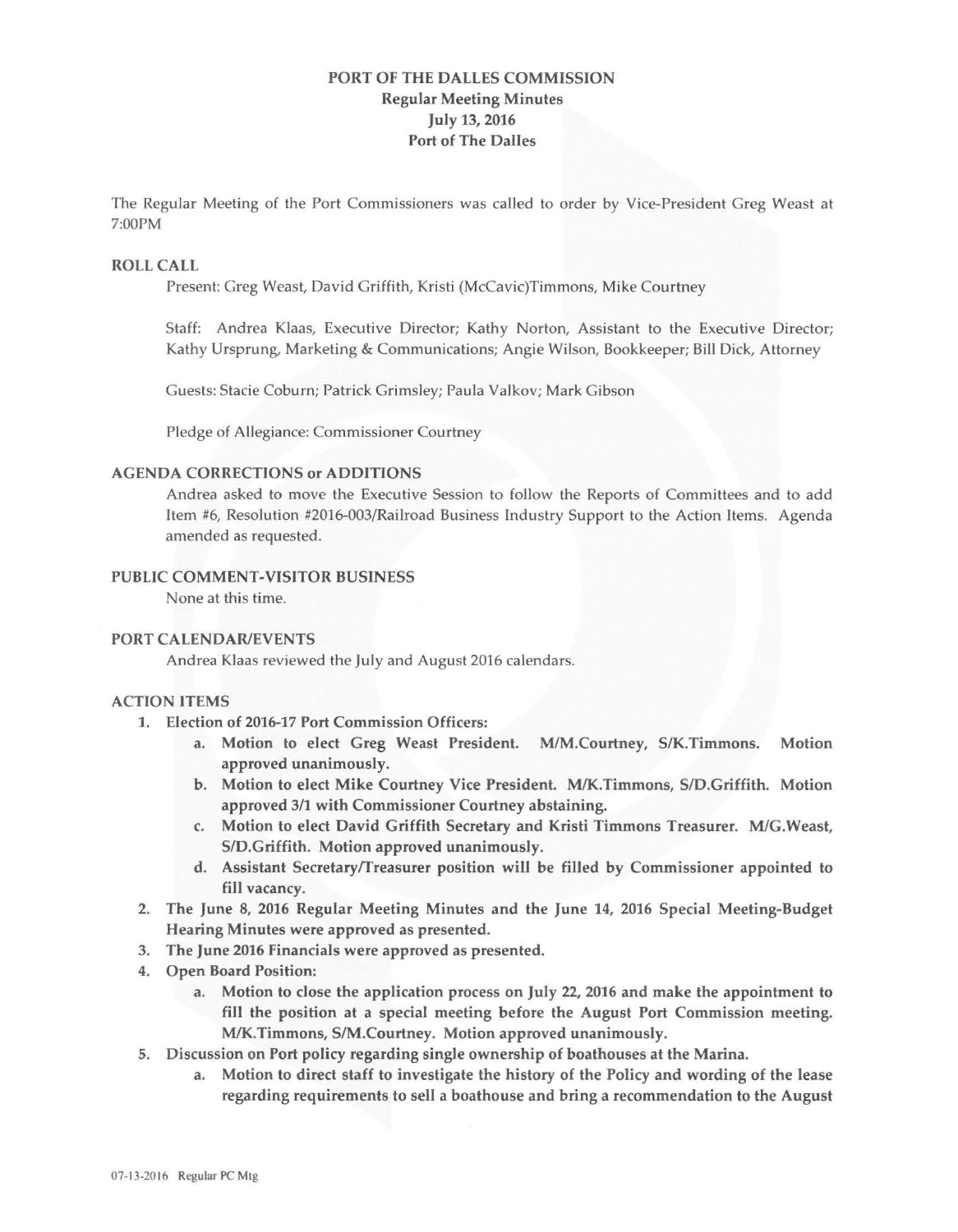**meeting. M/M.Courtney, SID.Griffith. Motion approved 3/1 with Commissioner Timmons voting No.** 

**6. Motion to approve Resolution #2016-003 in support of Railroad Business/Industry. M/M.Courtney, S/K.Timmons. Motion approved unanimously.** 

#### **STAFF REPORT**

- 1. *Director's Report*  Andrea Klaas provided full report in meeting packet. The 2015-16 Audit has begun; The levy for the 2016-17 tax year has been filed with the County Clerk; 3 applications have been received for the vacant Commission position; Or Dept of State Lands held a public hearing for the Port's Advanced Aquatic Resources Permit; OPPA meeting recap; The Columbia River has a Federal transportation designation: M84; COT compiling list for next DC trip; The PUD has hired a contractor to design the North Chenoweth substation. The project should move ahead quickly now; Received an offer from folks interested in building a facility for Riverside Gymnastics; Met with Randy Munsen. Business is good, not planning on retiring anytime soon. May expand his quarry; 2016-17 Budget has been filed; Working with Scott Hege to find new tenants for the DaKine warehouse; Met with Patrick and Steffi from Google; Bill Dick is researching how the Port could sell the marina.
- 2. *Marketing* & *Communications Update:* Kathy Ursprung provided full report in meeting packet. Land Marketing - Met with Randy Munsen to provide support for his efforts to expand the rock pit and possibly relocating the batch plant to the pit; Completed the annual Cherry Drop in Portland; Meeting with stonemason Michael Byrne about a permant sign for the new industrial center; Attended the Oregon Aviation Industries annual meeting. Workforce - Participating in the college and career readiness focus group. Wetlands - The Advance Aquatic Resource Plans process has been completed with Dept of State Lands. New person assigned to the Regional General Permit process at the Corps of Engineers, Brian Zabel is expected to make a site visit within the next couple of weeks so we are hoping to see some forward movement soon. Other  $-$  In the early stages of exploring the idea of creating an artisanal food incubator facility in The Dalles area.
- 3. *Marina Update:* Kathy Norton provided report in meeting packet. Marina water system installation has begun. Jerry has been asked to be on-site for a while to provide input on the process; Jerry and Devin Wilson spent 2 days cleaning the aquatic plants out of the water; the  $4<sup>th</sup>$  of July weekend was very quiet at the Marina; Continuing to meet with people interested in managing the marina; 2016 moorage leases are going out this week. Other - Klindt Cove Park Expansion project grant made it through the  $2<sup>nd</sup>$  review process; Main Street BR&E Program is now in the data review stage. Gretchen Hansen is the 2016-17 President, I am the Vice-President.
- 4. *Reports of Committees:* 
	- a) Urban Renewal Commissioner Weast: Next meeting scheduled for September.
	- b) Chamber of Commerce: Commissioner Griffith: The Chamber is developing plans to remodel, getting a bid to fence part of the yard; and considering a mural on the east side wall.
	- c) Wasco EDC Kathy Ursprung: September meeting in Maupin to include a tour of Imperial Ranch.
	- d) COT Greg Weast/Andrea Klaas: Dan Spatz is making contacts to start planning the appointments for the September trip.
	- e) Employee Benefit Committee Griffith/Courtney: Information from SDAO and other local entities indicated that others do not do bonuses. ORS 777 does not allow Ports to set bonuses without Board action.
	- f) Marina Sub-Committee Courtney/McCavic/Klaas/Norton: Update on meetings.